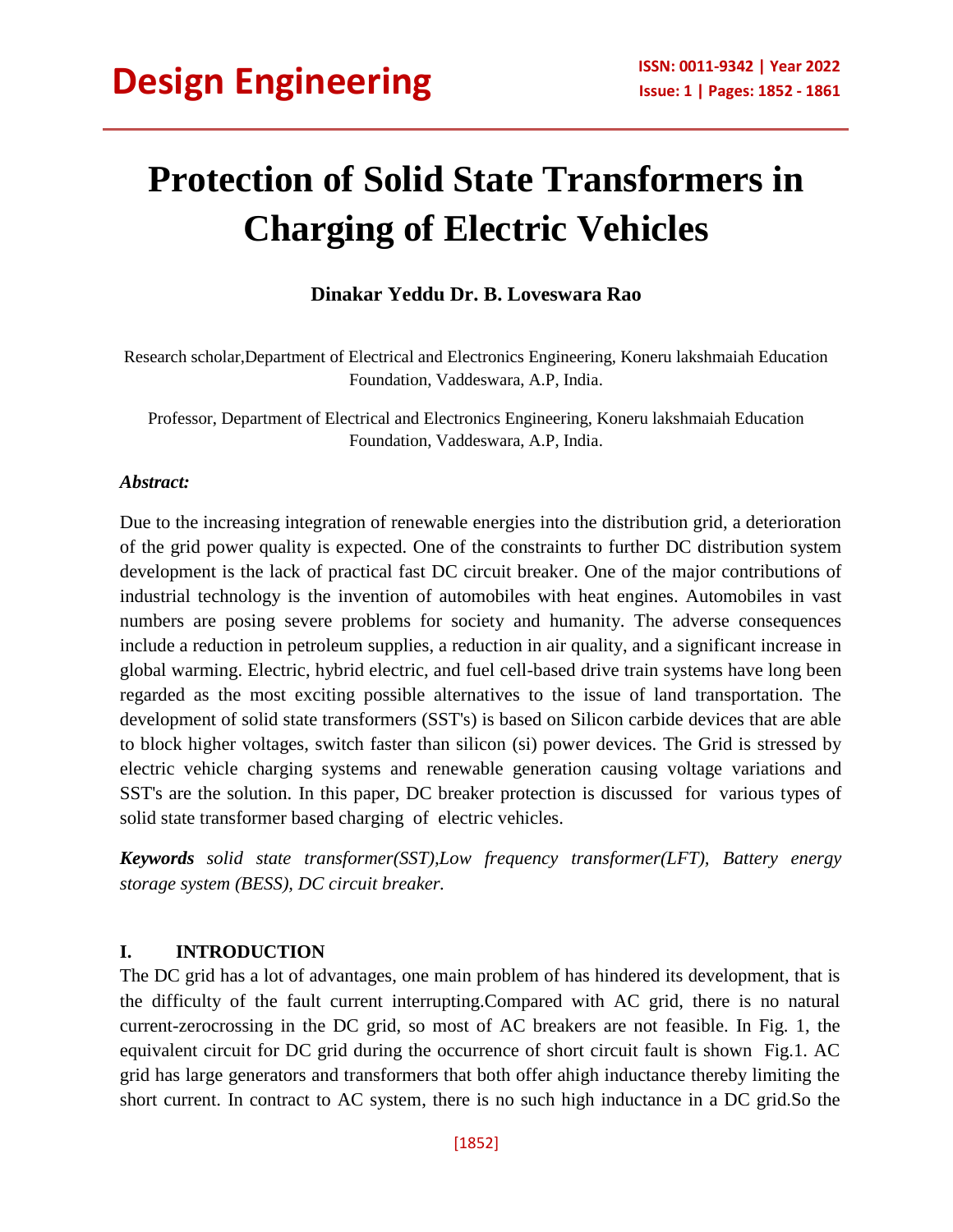short circuit current will increase faster and higher. . In fact the real DC shortcurrent will be limited by the DC source converter .The paper proposes a novel dc breaker that is adding the poles in series and increase the resistance and there by decreasing the arc resistance and qunching the arc is the best way to mitigate the arc.Normal traditional methods using power converters were not able to handle high power ratings at that point using the ABB DC breakers were the solution .



Fig.1. DC Breaker equivalent circuit [1]

Solid state transformers have rapidly advanced over the last two decades, and they are now being used in traction applications for replacement of low frequency transformer that leads to weight and volume reduction and significant reliability gains can be achieved.[2].The SST can be used to charge the electric bus by replacing the conventional transformer. The **Figure 2** below shows the solid state transformer's block diagram.



Fig. 2. The solid state transformer's block diagram [3]

The SST architecture has provision for supplying power to DC loads . The SST arrangement includes AC-DC,DC-DC and DC-AC stages of conversion an efficiency of . $nSST = n2AC-DC$  · ηDC-DC =94% is predicted [4]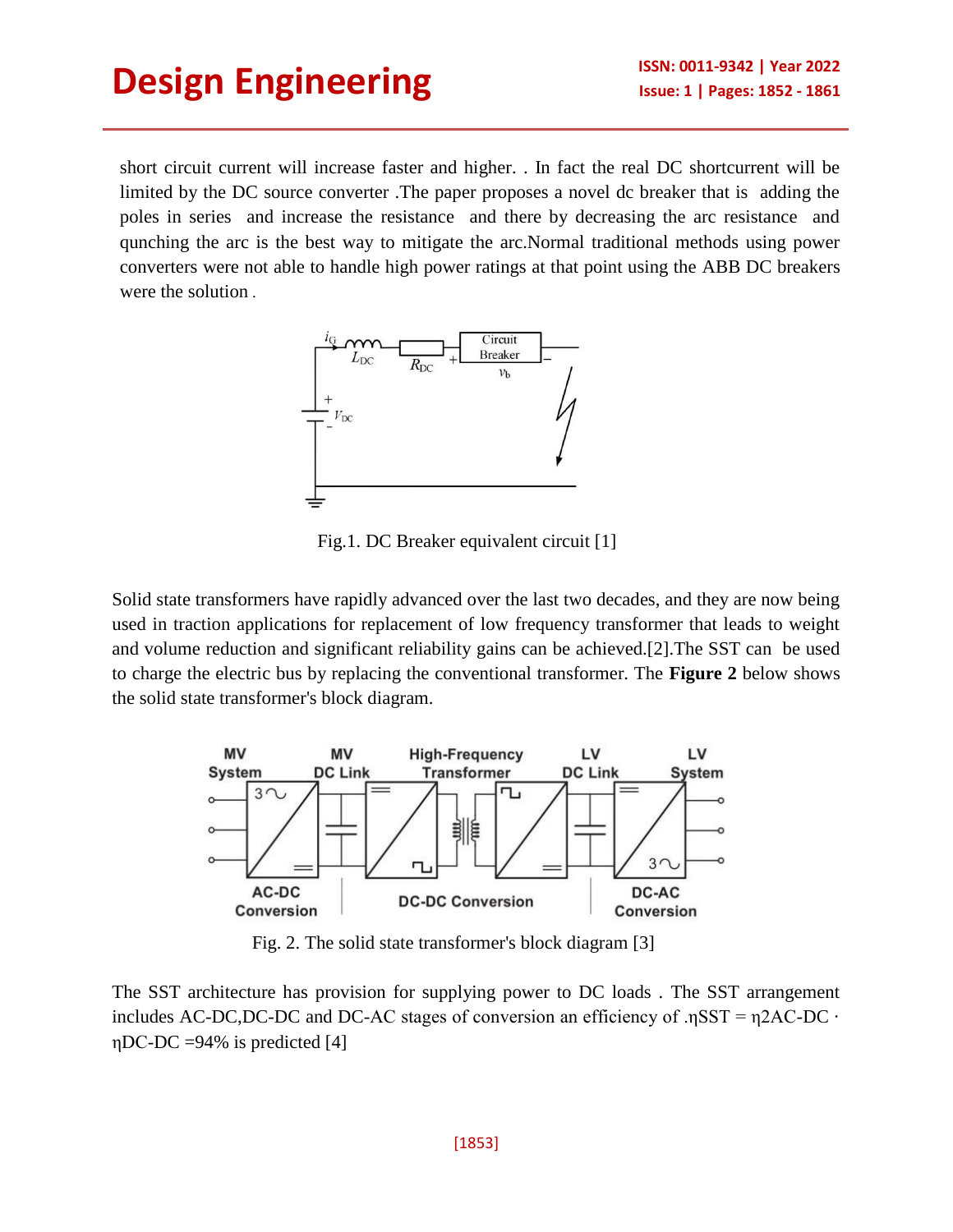#### **II. Solid State Transformer Concept**



The volume of the core reduces as the frequency rises. Frequency conversion necessitates the use of power electronics. As can be seen from the area product, increasing the operating frequency of a transformer allows for a reduction in volume and weight without increasing the winding current density  $J_{RMS}$  and/or the overall core flux density  $B_{MAXT}$  (and thus degrading the efficiency).ie the product of the central cross section area  $A_{\text{CORE}}$  and the winding window area  $A_{WDG}$ , which determines the relationship between the physical size and/or volume of a transformer and the power to be transmitted, as seen in equation-1. where f denotes the transformer operating frequency and  $k<sub>W</sub>$  denotes the winding window filling factor.[6]

The design equation of the transformers is shown in equation -2.

$$
V_{pri} = \sqrt{2} \cdot \pi \cdot f \cdot N_{pri} \cdot \varphi_m = 4.44 \cdot f \cdot N_{pri} \cdot B_m \cdot A \tag{2}
$$

#### Where:

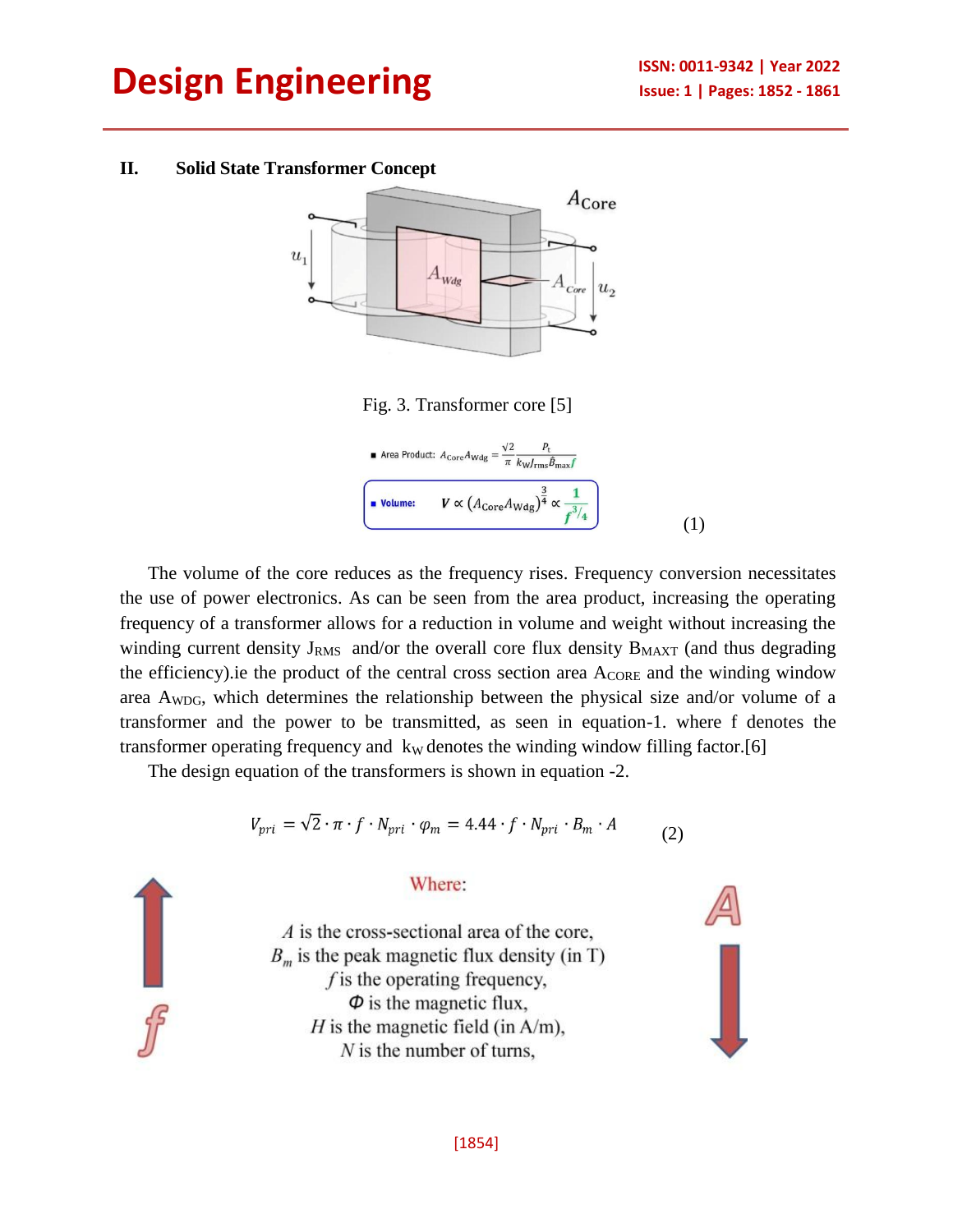

Fig. 4. For different designs ,volumes [7]

SSTs are ideally suited to systems with volume and weight constraints, as well as higher power transfer efficiencies. link to MV (as opposed to other discrete power electronic converters that use a low-voltage (LV) input controllability of future differentiation with MF transformers (as opposed to conventional LF transformers). Controllability is a function of an SST, which means it can regulate the input and output voltages and currents (and, in most cases, the output frequency) as well as power flows, and it can shield loads from power system disruptions or the power system from load disturbances. In **Figure 5** the red line uses the silicon steel core and the blue line uses other core materials like ferrite etc. Using silicon core material we can go to frequencies of 1 to 1.5 KHZ.

### **III. Mathematical modelling single phase: (low frequency AC to high frequency AC transformation)**

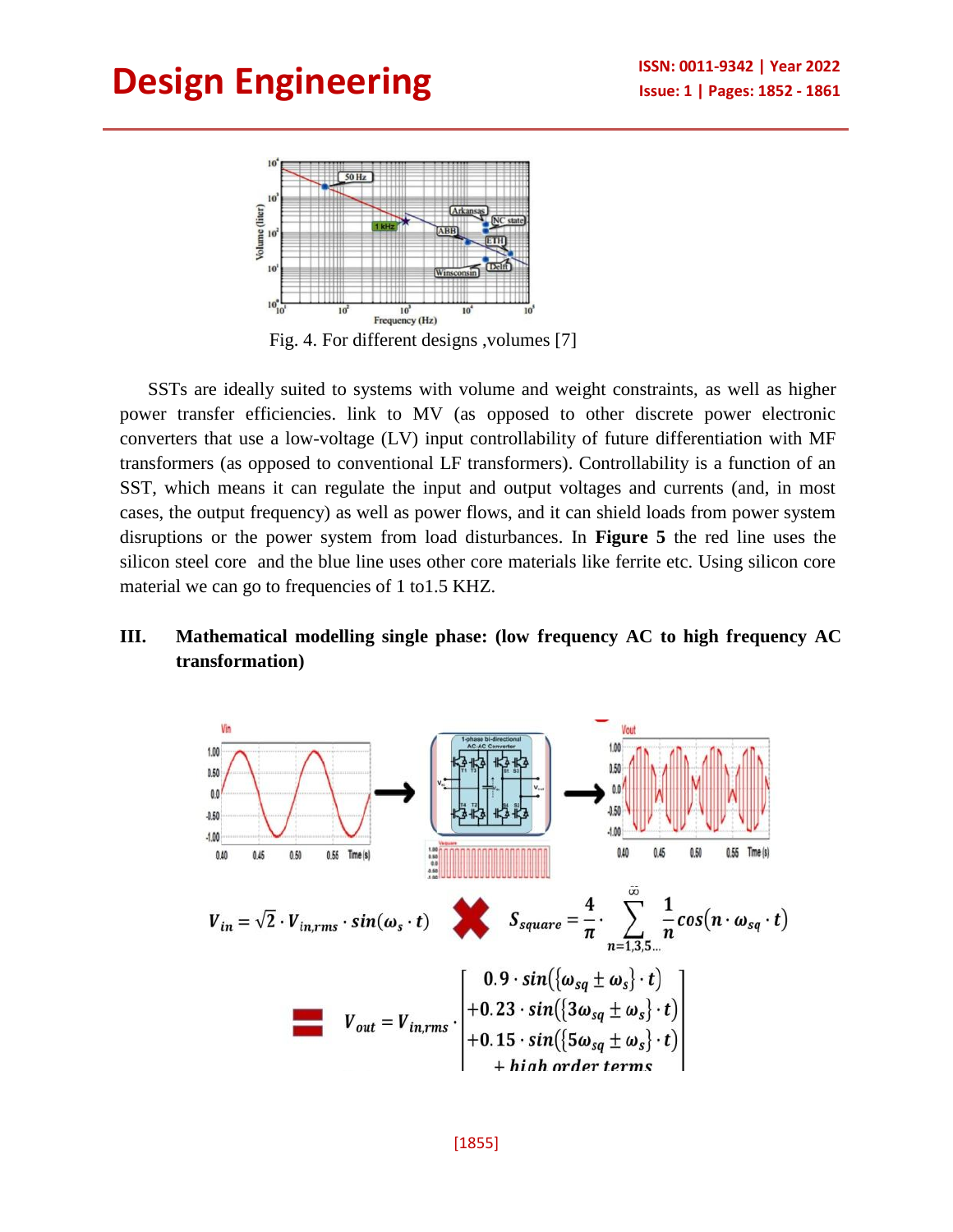

Fig .5. Output voltage vs Frequency[8]

## **IV. Methodology**

The proposed system was modelled in MATLAB and simulink [9].In the proposed battery management system string 1 and string -2 are charging the batterys from grid of 11Kv and they give a voltage of 800V DC they are ready for charging the electric vehicles .The EVs can be flipped such that which string is having energy is engaged This increases the reliability and efficiency as the number of converters reduced between the EV and battery storage.

## **V.1 MVA, 11 kVAC / 415 V AC and 800V DC Solid-State Transformer:**

For voltage scaling and galvanic separation, today's power grids depend on passive transformers operating at 50 Hz or 60 Hz. Although these components succeed in terms of performance and dependability, their passive design severely restricts control options. SSTs are power electronic networks that link medium-voltage grids to local low-voltage AC or DC delivery systems or microgrids. SSTs offer voltage level translation and galvanic separation, as well as a high degree of controllability and stability, allowing for additional features such as reactive power compensation, active harmonic filtering, peak load sharing, and so on.Here i considered the performance and power density of the considered bidirectional distribution-level SST systems. Grid voltages of 11 kV and 415 V are considered, with a power spectrum of about 1 MVA. The optimum Si IGBT blocking voltages for the described voltage levels in terms of efficiency and power density have been discovered to be 1200 V or 1700 V. One fully rated 80 kW converter cell has been realised, despite the fact that four cascaded converter cells are needed per phase[10]



Fig. 6. circuit topology of SST.[10]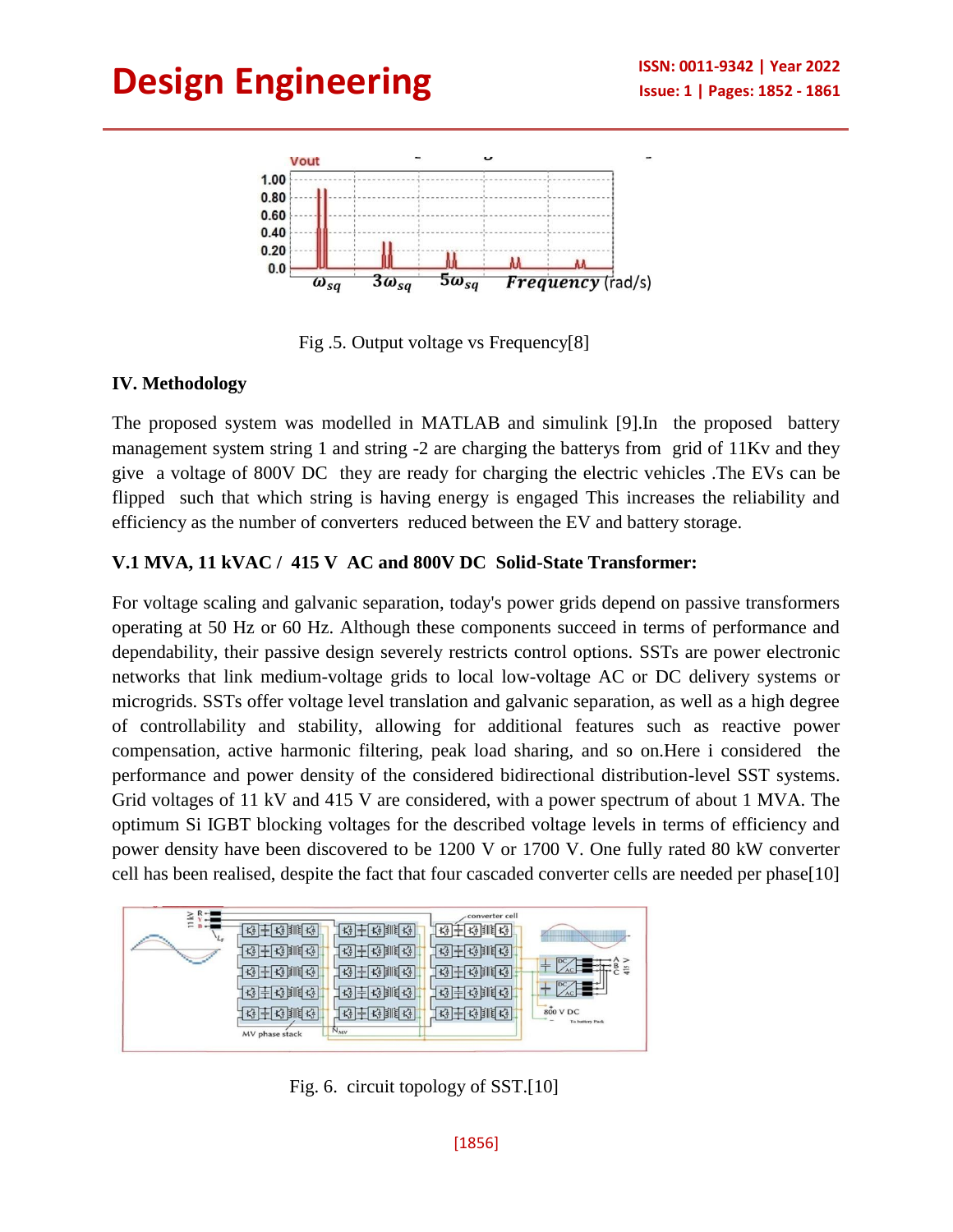## **VI. Simulation-Results**



Fig. 7. DC output voltage of SST[9]

#### **VII. Implementation in solid state tranformer based conductive charging method :**



Fig .8. SST Based conductive charging with 4P DC breaker[11]

In figure 8 Evs are plugged in at the charging port which serves as a interface to the BESS.String-1 is charging the EV and string-2 is recharged through a grid connected[11] SST. We know the fact that the LFT which supplies the power in the charging infrastructure substation is bulky and it does not have any fault handling .soild state transfomer can do above defects .It will charge the strings and then strings supply the DC power to Evs. But proposed design shown in fig 8 supply power to Evs thru strings mainly to reduce the waiting times of the Evs as the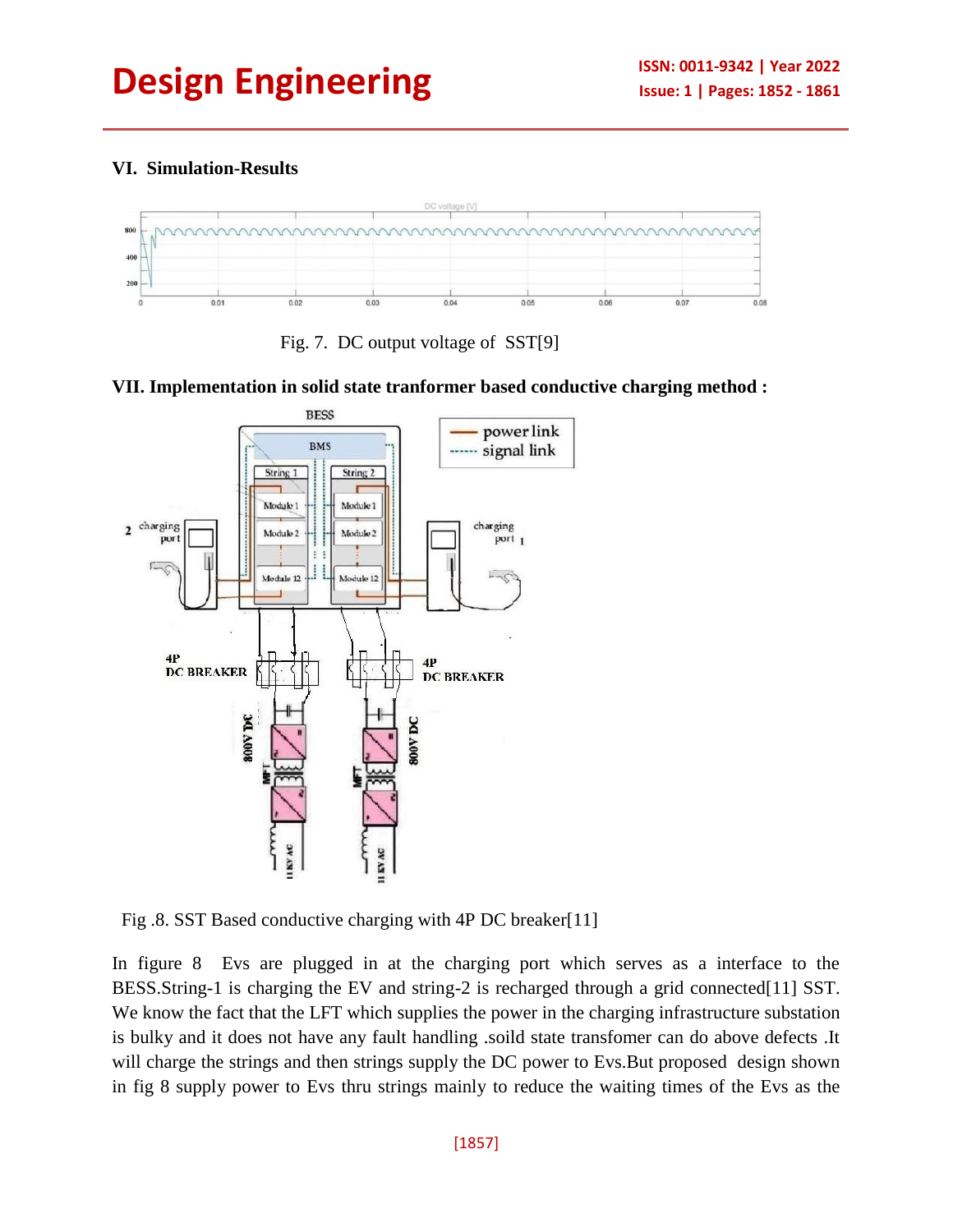number is incresing year by year and reduce the burden on grid and avoid the charging infratsruture upgrade .This also reduces the cost of paying charge to the grid owners beacuse of the storage provided.In SST based conductive charging system, 4P DC breaker is used ,in this two poles are made in series each such that resistance of the arc increases then it is quenched .The fig 8 consists of two 4P dc breakers for each SST They are two SSTs for enhancing the reliability of the system.



#### VIII.**Implementation in solid state tranformer based wireless charging method**

Fig.9.SST based wireless charging with 4P dc Breaker[11-12]

Here the AC power is transferred to electric vehicle using the principle of mutual induction or transformer action.[12] .LFT is replaced by SST for better controllability and compactness and good regulation of output DC voltage In this two solid state transformers are used one is to convert the grid voltage to DC and to charge the battery string-1 and the other is to supply the dc power to electric vehicle .This reduces the grid burden.F**ig 9 shows wireless ch**arging system with 4P DC breaker .Two SST were used with 4P DC breaker each .This will enhance the reliability of the charging system.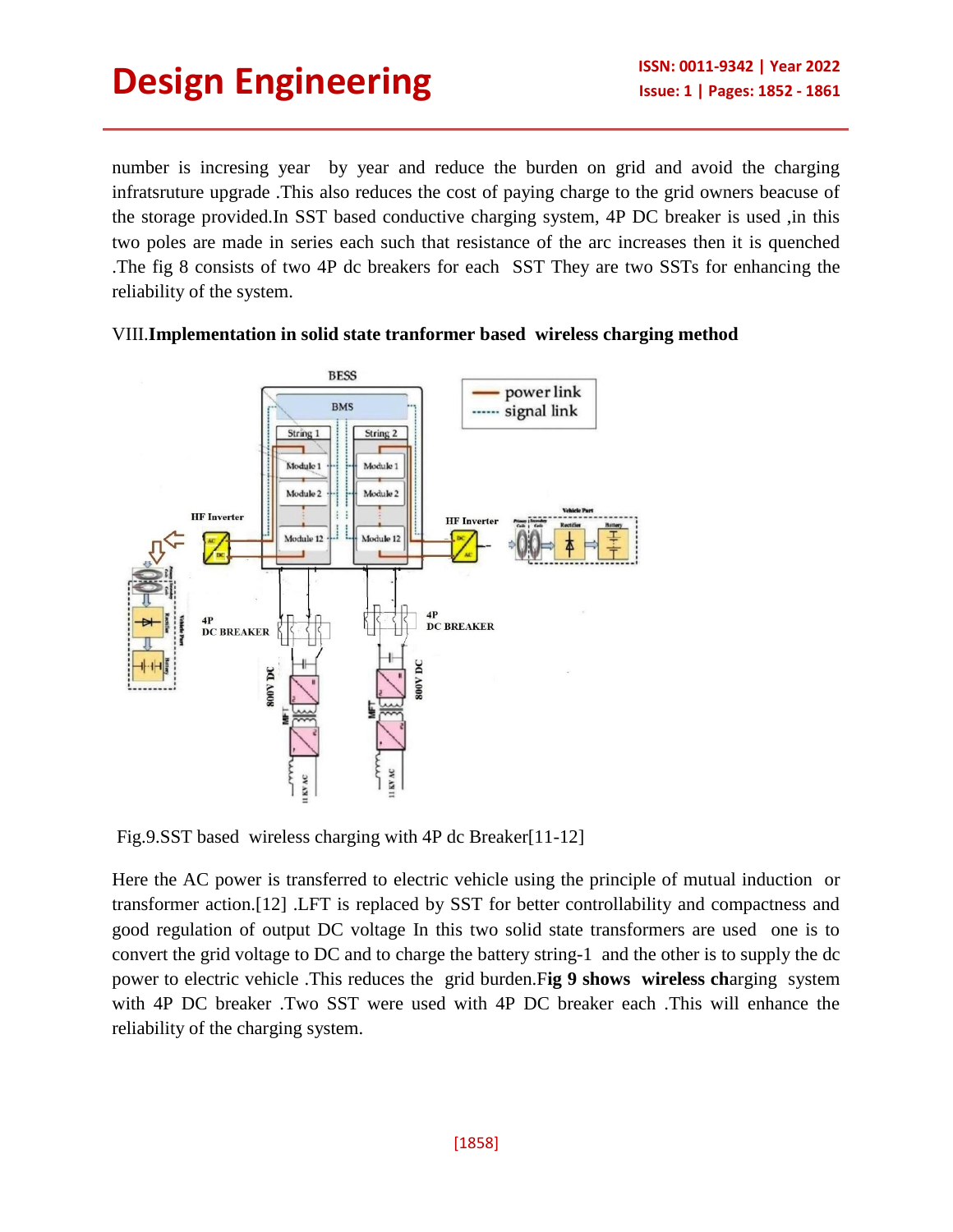

### **IX.Implementation in Dynamic charging of electric vehicles**

Fig.10 .SST based dynamic charging with 4P DC breaker.[12]

While driving, the EV is charged via dynamic wireless charging. There's no need to come to a halt and wait for the battery to charge. This was proposed by j.G.Bogler in 1978 [13]. Most of the issues with electric vehicles, such as range anxiety, battery size, battery expense, and so on, are solved with dynamic wireless charging. Inductive wireless power transmission is used in current types of dynamic wireless charging.[14].In fig 10 dynamic charging consist of SST and 4P DC breaker and it protects the converters from the faults occurring in the charging system.

### **X.Analysis and Discussions**

The proposed 4Pole dc beaker is taken from the ABB manufacturer ,this give protection to converters and Battery energy storage system(BESS) .In AC power for every half cycle the current reaches the zero value such that the circuit breaker will open at that point and arc is quenched easily .But in DC breaker there is no natural current zero occuring so the DC power is a constant value .It is difficult to break the arc ,many old techniques in literature proposed were not effective in operation nor it is commercial success .This 4P DC breaker were used and two poles were added in series for positive pole and another two poles were added in series for negative pole .This will increase the resistance of the arc and quench the arc for clearing the faults .Two breakers were used for each SST used in the figures above this really increased the reliability of the proposed system .

### **XI. Conclusion**

This paper first uses solid state transformer instead of low frequency transformers for charging the electric bus battery pack and secondly for protecting the solid state transformer 4P DC breaker is used in conductive charging of electric vehicles then discussed about protection in wireless charging method and finally discussed protection in dynamic charging of electric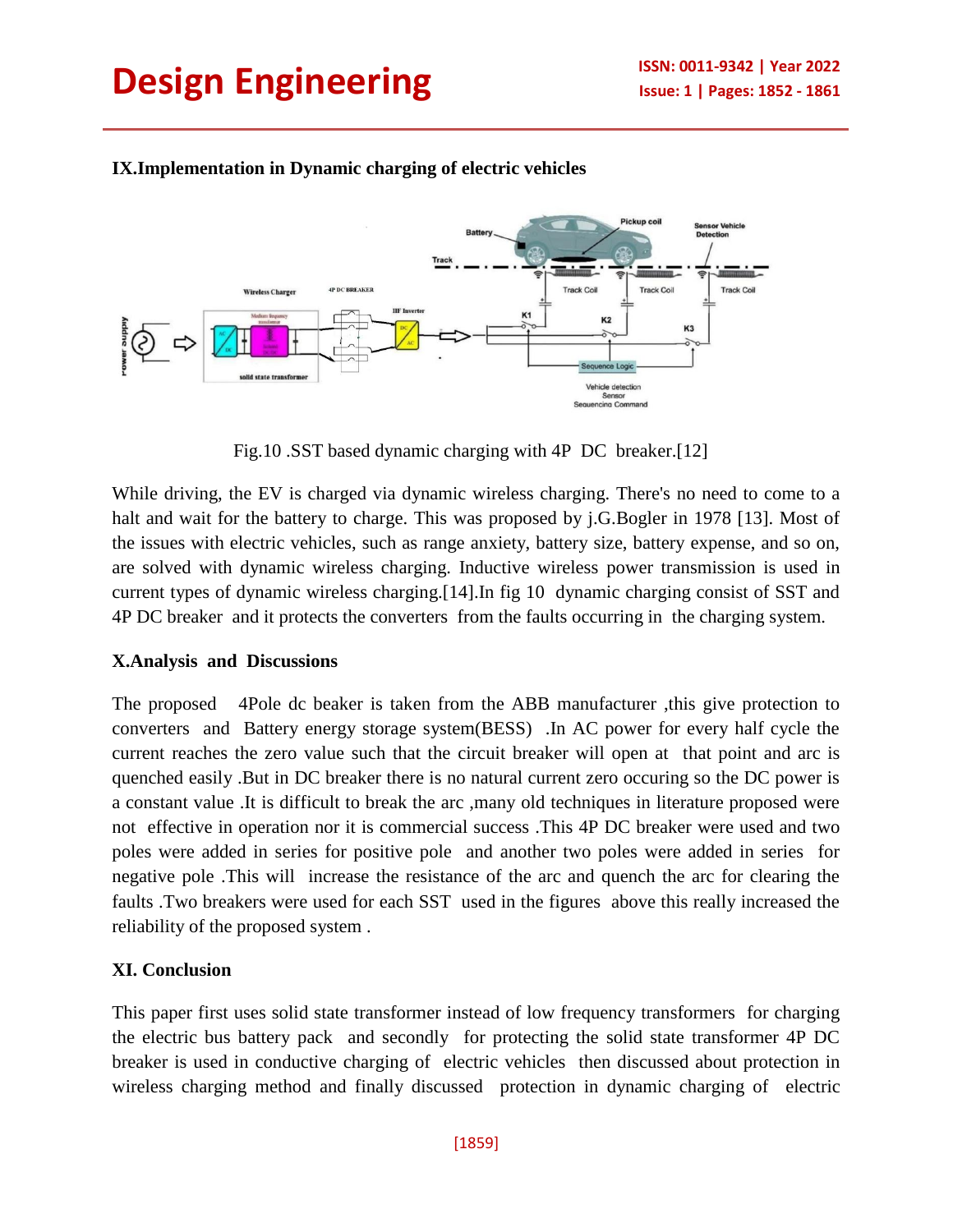vehicles . Finally, it showed the architecture charging type of 11KV AC/ 800v DC system for electric vehicles and simulation results .The new archiecture has enhanced protection of charger system of Evs.

#### **REFERENCES**

- [1]. Bingjian, Yang, Gao Yang, Wei Xiaoguang, He Zhiyuan, Chen Longlong, and Shan Yunhai. "A hybrid circuit breaker for DC-application." In *2015 IEEE First International Conference on DC Microgrids (ICDCM)*, pp. 187-192. IEEE, 2015.
- [2] Hannan, Mahammad A., Pin Jern Ker, Molla S. Hossain Lipu, Zhen Hang Choi, M. Safwan Abd Rahman, Kashem M. Muttaqi, and Frede Blaabjerg. "State of the art of solid-state transformers: Advanced topologies, implementation issues, recent progress and improvements." *Ieee Access* 8 (2020): 19113-19132.
- [3]. Atkar, D., Chaturvedi, P., Suryawanshi, H.M., Nachankar, P., Yadeo, D. and Krishna, S., 2020, January. Solid State Transformer for Electric Vehicle Charging Infrastructure. In *2020 IEEE International Conference on Power Electronics, Smart Grid and Renewable Energy (PESGRE2020)* (pp. 1-6). IEEE.
- [4] Burkard, J. and Biela, J., 2018, September. Hybrid transformers for power quality enhancements in distribution grids-comparison to alternative concepts. In *NEIS 2018; Conference on Sustainable Energy Supply and Energy Storage Systems* (pp. 1-6). VDE.
- [5][.https://www.pespublications.ee.ethz.ch/uploads/tx\\_ethpublications/workshop\\_publications/5](https://www.pespublications.ee.ethz.ch/uploads/tx_ethpublications/workshop_publications/5_10kV-SiC-MOSFETs-for-Solid-State-Transformers_FINAL_Guillod.pdf,24th) [\\_10kV-SiC-MOSFETs-for-Solid-State-Transformers\\_FINAL\\_Guillod.pdf,24th](https://www.pespublications.ee.ethz.ch/uploads/tx_ethpublications/workshop_publications/5_10kV-SiC-MOSFETs-for-Solid-State-Transformers_FINAL_Guillod.pdf,24th) may,2019
- [6]. J. E. Huber and J. W. Kolar, "Solid-state transformers: On the origins and evolution of key concepts," IEEE Ind. Electron. Mag., vol. 10, no. 3,pp. 19–28, Sep. 2016.
- [7]. Ortiz, G., Biela, J. and Kolar, J.W., 2010, November. Optimized design of medium frequency transformers with high isolation requirements. In *IECON 2010-36th Annual Conference on IEEE Industrial Electronics Society* (pp. 631-638). IEEE.
- [8]. Harish krishnamoorthy " Solid state transformers and their applications in in offshore Energysystems"[online]Available:https://drive.google.com/file/d/1vLAPhWvwiPfNKEmRtr bDie94Ij3GEP2I/view
- [9]. MATLAB, Version 9.7.0.1190202 (R2021a); The MathWorks Inc.: Natick, MA, USA, 2021.
- [10]. Huber, Jonas E., and Johann W. Kolar. "Applicability of solid-state transformers in today's and future distribution grids." *IEEE Transactions on Smart Grid* 10, no. 1 (2017): 317-326.
- [11]. Engelhardt, J., Zepter, J.M., Gabderakhmanova, T., Rohde, G. and Marinelli, M., 2021. Double-String Battery System with Reconfigurable Cell Topology Operated as a Fast Charging Station for Electric Vehicles. *Energies*, *14*(9), p.2414.